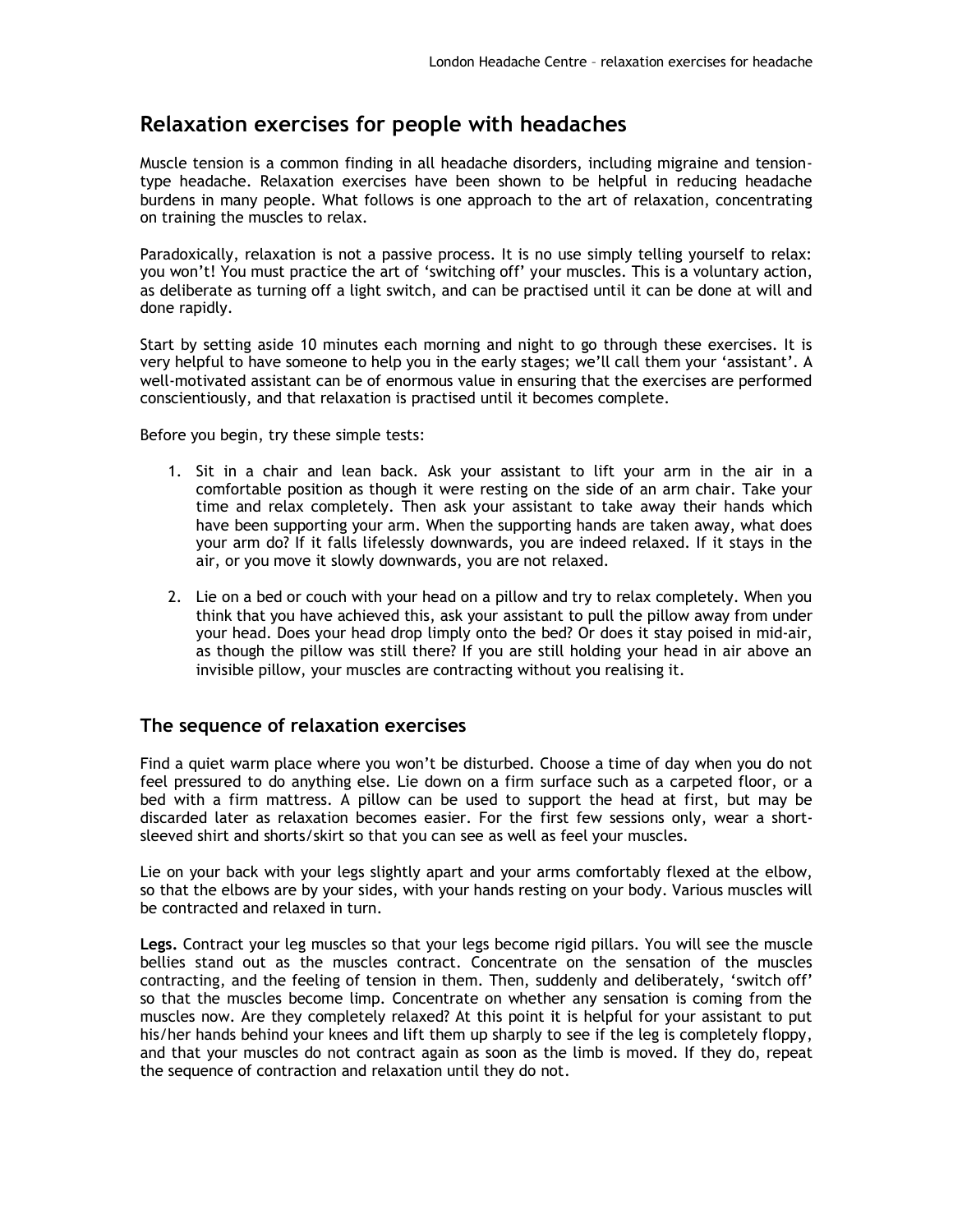**Arms.** Brace your arms so that your elbows are forced downwards on the couch (or the assistant's hand if s/he is checking the degree of relaxation). Hold your arms rigidly for a moment, then suddenly stop the contraction so that your arms become limp and lifeless. Your assistant should then be able to bounce your elbows up and down without any resistance being offered. Repeat this sequence until you are aware of the sensation of muscle contraction and are able to contrast it with the feeling of relaxation.

**Neck.** Lift your head from the pillow and then allow it to drop backwards. Your assistant can provide resistance by pressing on your forehead until you feel the contraction of the muscles in the front of your neck. When you drop your head backwards, your assistant can rock it gently to and fro to make certain that there is no residual activity in the muscles. Then push the head backwards into the pillow, and register the sensation of contraction of the muscles in the back of your neck. Stop this contraction suddenly so that your head can be rotated freely by your assistant. Repeat this until relaxation is satisfactory.

**Forehead.** Frown upwards so that your brow is furrowed. If you find this difficult, look upwards as far as your eyes will move, and your forehead will become creased. Again, feel the sensation of tension in the muscles, then close your eyes and let your forehead muscles relax. Your assistant can detect the presence or absence of contraction by seeing whether the skin of your forehead moves freely under their hand.

**Eyes.** Screw your eyes up tightly and become aware of the sensation of tension, then relax the muscles and lie with your eyes closed tightly. Make sure that there is no trembling or flickering of the closed eyelids, and that your eye muscles feel entirely relaxed.

**Jaws.** Clench your jaw firmly and concentrate on feeling the sense of tightness in your temples as well as in the jaw itself. Then switch off, and let your jaw fall open. Push your jaw open (against pressure from your assistant's hand, if you wish), then relax completely. Move your jaw sideways to the right as far as it will go, and experience the sensation which this gives to the jaw and temple before relaxing. Then do the same to the left. Complete the sequence by clenching your jaw firmly again, and then letting it drop open loosely. Your assistant should then be able to hold the tip of your jaw with his/her fingers, and waggle it up and down rapidly without any opposition from the jaw muscles.

**Whole body relaxation.** Once you are able to relax your legs, arms, neck, forehead, eye and jaw muscles in order, lie for five minutes with all your muscles relaxed. Once you have achieved total relaxation, the process becomes negative rather than positive; in other words, you permit natural relaxation to continue, rather than willing yourself to relax actively. At this stage, it is helpful to conjure up a calm, peaceful image in your mind, for example a tropical beach scene, or clouds floating across the sky on a warm summer's day. Imagine the sound of surf breaking gently against the shore, or the rippling of a trout stream and the sighing of wind in the trees. Choose your own theme and your own mental picture, and live in that scene for a few minutes. As you do so, let a sensation of heaviness creep over your legs, trunk and arms, then spread to your neck and head, eyes and face. Lie completely inert, with all your muscles relaxed, a feeling of heaviness throughout the body and a pleasant scene pictured in your mind, and feel the resulting sensation of freedom in your mind and in your head.

## **Incorporating relaxation into everyday life**

Keep practising! There is no point in performing this exercise routine religiously for a week, and then giving up. If you do, muscle tension will reassert itself. You will need to practice the exercises daily for three or four weeks, by which stage most people have learned how to relax completely, and at will.